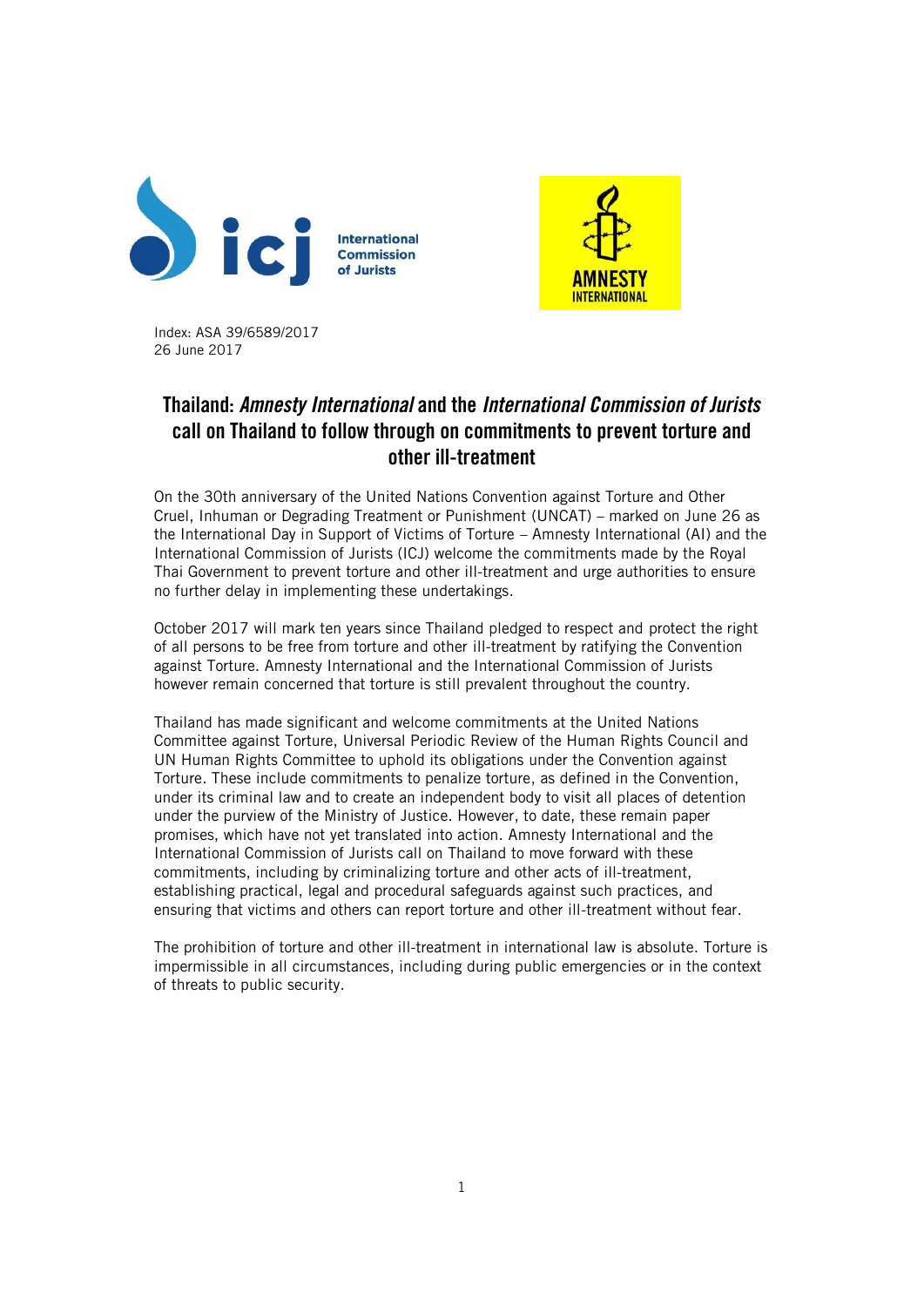Amnesty International and the International Commission of Jurists regret repeated delays to the finalisation and passage of Thailand's Draft Prevention and Suppression of Torture and Enforced Disappearance Act. If the remaining discrepancies with the Convention against Torture are addressed, the passage of this Act would criminalise torture and enforced disappearances and establish other safeguards against these acts. Both organizations urge the Royal Thai Government to actualise its commitment to eradicating torture by addressing remaining shortcomings in the Act and prioritising its passage into law in a form that fully complies with Thailand's obligations under the Convention against Torture and the Convention for the Protection of All Persons from Enforced Disappearance. Additional consultations with the public and other parties should be carried out in a transparent and inclusive manner and without delay.

Similarly, Amnesty International and the International Commission of Jurists urge Thailand to move ahead with its commitment to ratify the Optional Protocol to the Convention against Torture, which obligates authorities to establish a National Preventive Mechanism – an independent expert body authorised to visit places of detention, including by carrying out unannounced visits – as well as to allow such visits by an international expert body. Such independent scrutiny is critical to prevent torture and other ill-treatment, including through implementing their detailed recommendations based on visits. Authorities should also act immediately on the commitment made at Thailand's Universal Periodic Review before the United Nations Human Rights Council in 2016 to inspect places of detention in line with the revised UN Standard Minimum Rules for the Treatment of Prisoners, also known as the Nelson Mandela Rules.

The Thai government has yet to ensure in law, policy and practice that individuals are not held in conditions that increase the risk of torture. In particular, laws and executive orders allowing individuals to be held by military personnel in unofficial places of detention, without judicial authorization or access to lawyers, family members or medical personnel for up to a week, create conditions that facilitate torture and other ill-treatment. Indeed, Amnesty International's research, as well as research by other human rights organisations, have shown that torture often takes place within that week. Amnesty International and the International Commission of Jurists urge the Thai government to amend or repeal such laws and orders, including Head of NCPO Order 3/2015 and existing emergency legislation.

Acts of torture and other ill-treatment in Thailand have rarely been investigated in a prompt, impartial, independent and efficient manner, as required by the Convention against Torture, and perpetrators of such acts have seldom been held to account. Amnesty International and the International Commission of Jurists urge authorities to ensure that such investigations are undertaken into all credible reports of torture and other cruel, inhuman or degrading treatment or punishment. The scope, methods and findings of such investigations should be made public. Where sufficient, admissible evidence is gathered, perpetrators should be prosecuted in fair trials in civilian courts.